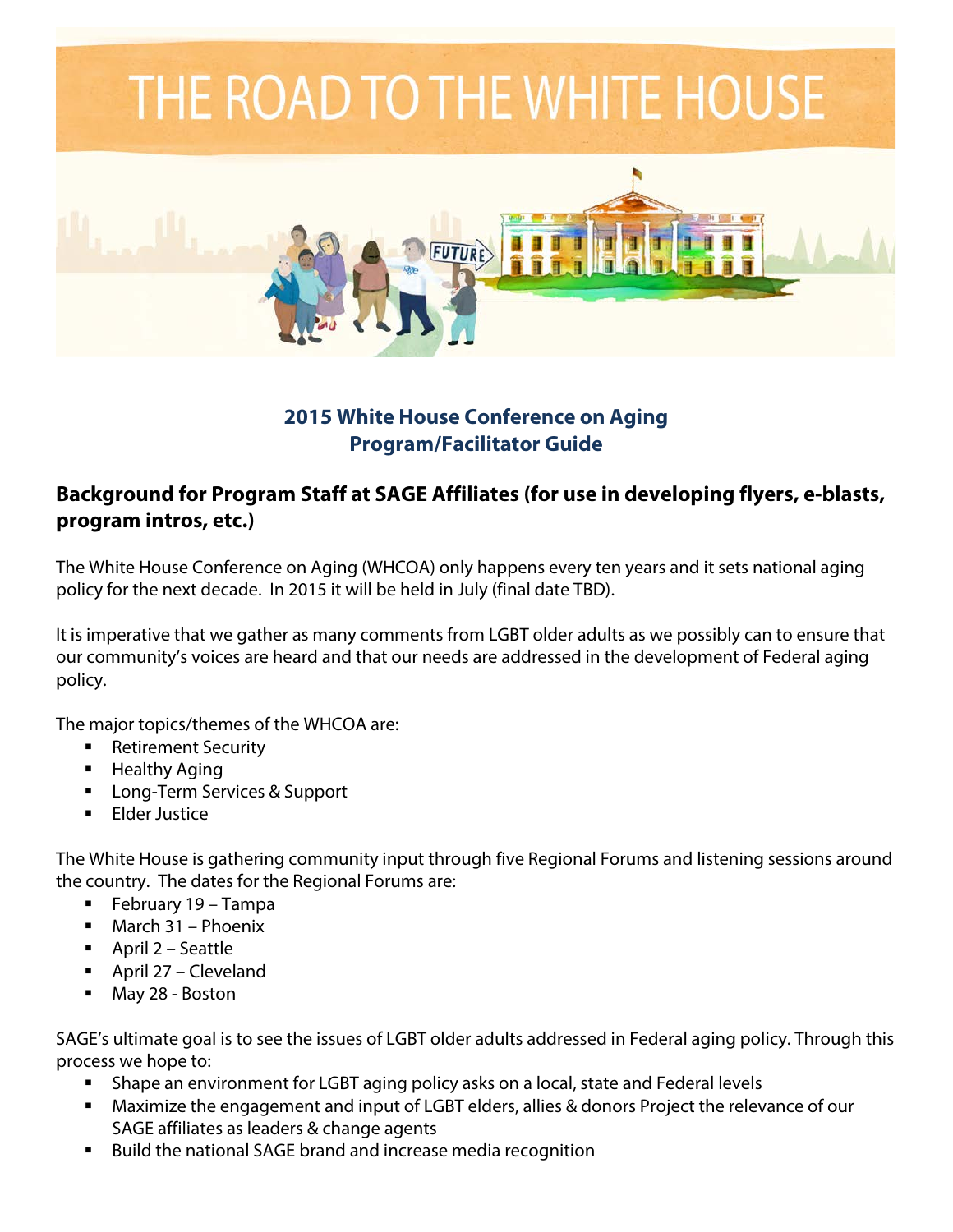From our policy analysis, we think the areas where LGBT voices can have the most impact are:

- **Advancing non-discrimination protections**
- **EXECTE Seeking culturally competent services and supports**
- Asking for data collection (if we are not counted, we don't count)

#### **How You Can Participate (For Program Staff)**

The White House wants to hear from us!

SAGE has developed the following Discussion Guide to help SAGE affiliate leaders engage LGBT older adults in the process.

There are many ways you can participate.

- 1) You can encourage, and enable, as many constituents as possible to share their thoughts and stories with the White House using our [LGBT Voices Survey.](http://bitly.com/lgbtvoicessurvey)
- 2) You can hold an event on the same day as a Regional Forum. Participants would watch a webcast of the live event in the morning and participate in a facilitated discussion afterwards. Their thoughts and concerns would be submitted using the WHCOA Viewing Discussion Guide.
- 3) You can hold your own listening session with your constituents. A program is outlined below for your convenience.
- 4) You can integrate a mini WHCOA listening session into an existing program.
- 5) Encourage individuals to complete the LGBT Voices Survey by sharing the link with your stakeholders.
- 6) Place the SAGE WHCOA desktop image on your computer lab monitors. The image briefly explains why the WHCOA on aging is important and encourages LGBT and allied individuals to complete the LGBT Voices Survey.
- 7) Share SAGE's promotional items about the WHCOA on your social media platforms. SAGE's social media outlets can be found on [Twitter,](http://twitter.com/sageusa) [Facebook,](http://facebook.com/sageusa) [Flickr](http://flickr.com/sageusa) and [YouTube.](http://youtube.com/sageusa)

## **Suggested Procedure**

- Advertise your program or event in advance with newsletters, flyers, social media and e-blasts.
- **Emphasize the importance of hearing people's stories.**
- Think about capturing these stories on video or on paper and reusing these stories in newsletters, fundraising appeals, advocacy efforts, local media outreach, etc. The WH is also collecting your video [submissions.](http://www.whitehouseconferenceonaging.gov/submissions/register.aspx)

## **Below is an example of a 70 Minute Program Itinerary**

**SAGE's 2015 White House Conference on Aging Program/Facilitator Guide**